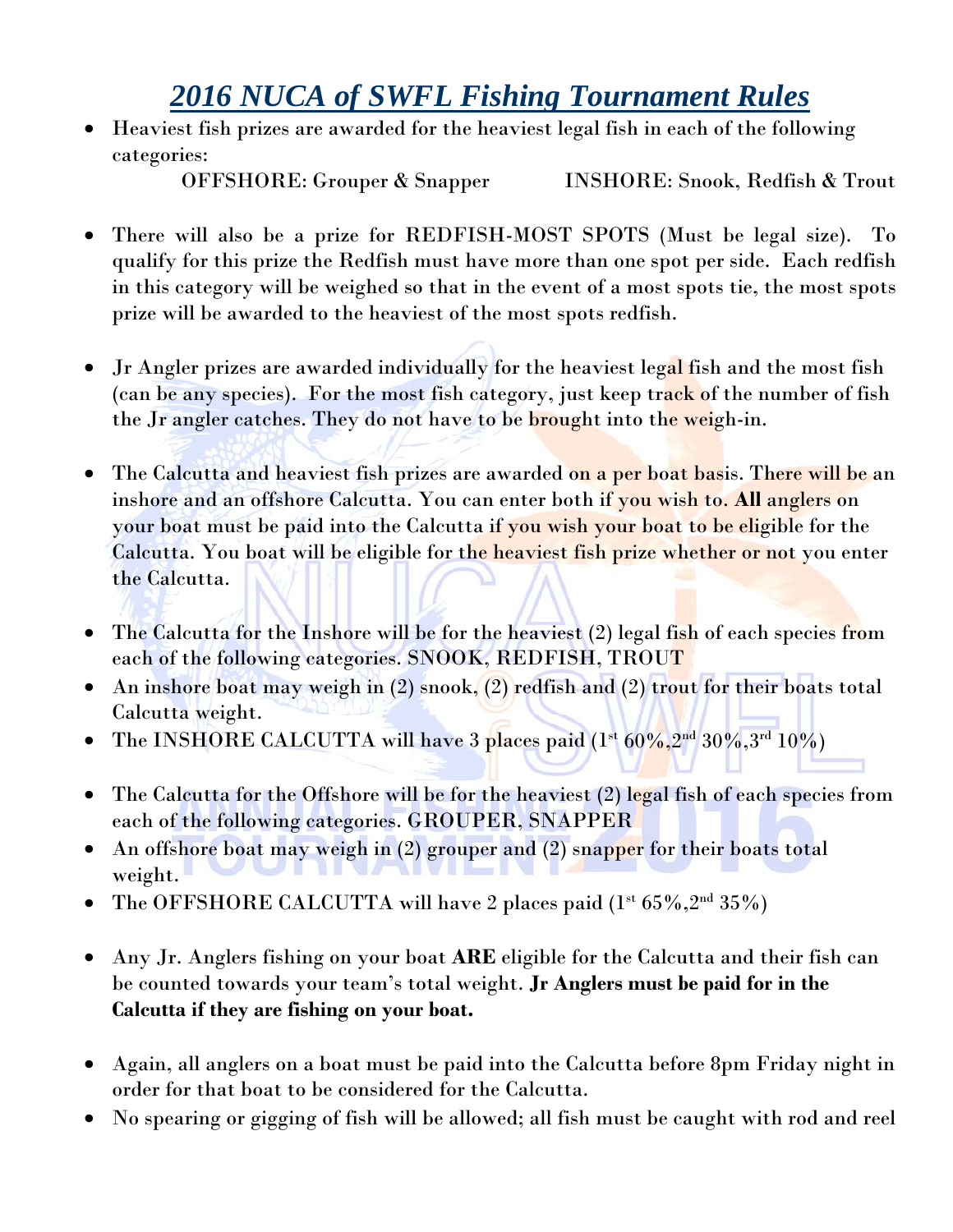## *2016 NUCA of SWFL Fishing Tournament Rules*

- You may leave the dock anytime after 12:00 am Saturday October 1st
- Lines in the water no earlier than 6:00 am Saturday October 1st
- Weigh-in station opens at 3:00 PM and Tween Waters has donated a keg of beer for your responsible enjoyment during the weigh-in (must be 21 or older).
- ALL BOATS MUST BE AT THE DOCK OR IN THE MARKED CHANNEL CROSSING THE LINE PROJECTED FROM THE TWEEN MAIN DOCK (SEE ATTACHED MAP) NO LATER THAN 4:00PM Saturday October 1st. NO EXCEPTIONS.
- **Anglers are responsible for bringing the 2 fish of each species to be weighed to the weigh in station. ONLY 2 fish of each species will be weighed per team.**
- We will be "**pinching**" the tails of all fish for length measurement in accordance with Florida Fishing regulations
- You may have as many anglers on your boat as you wish.
- **All decisions by the tournament committee will be final**